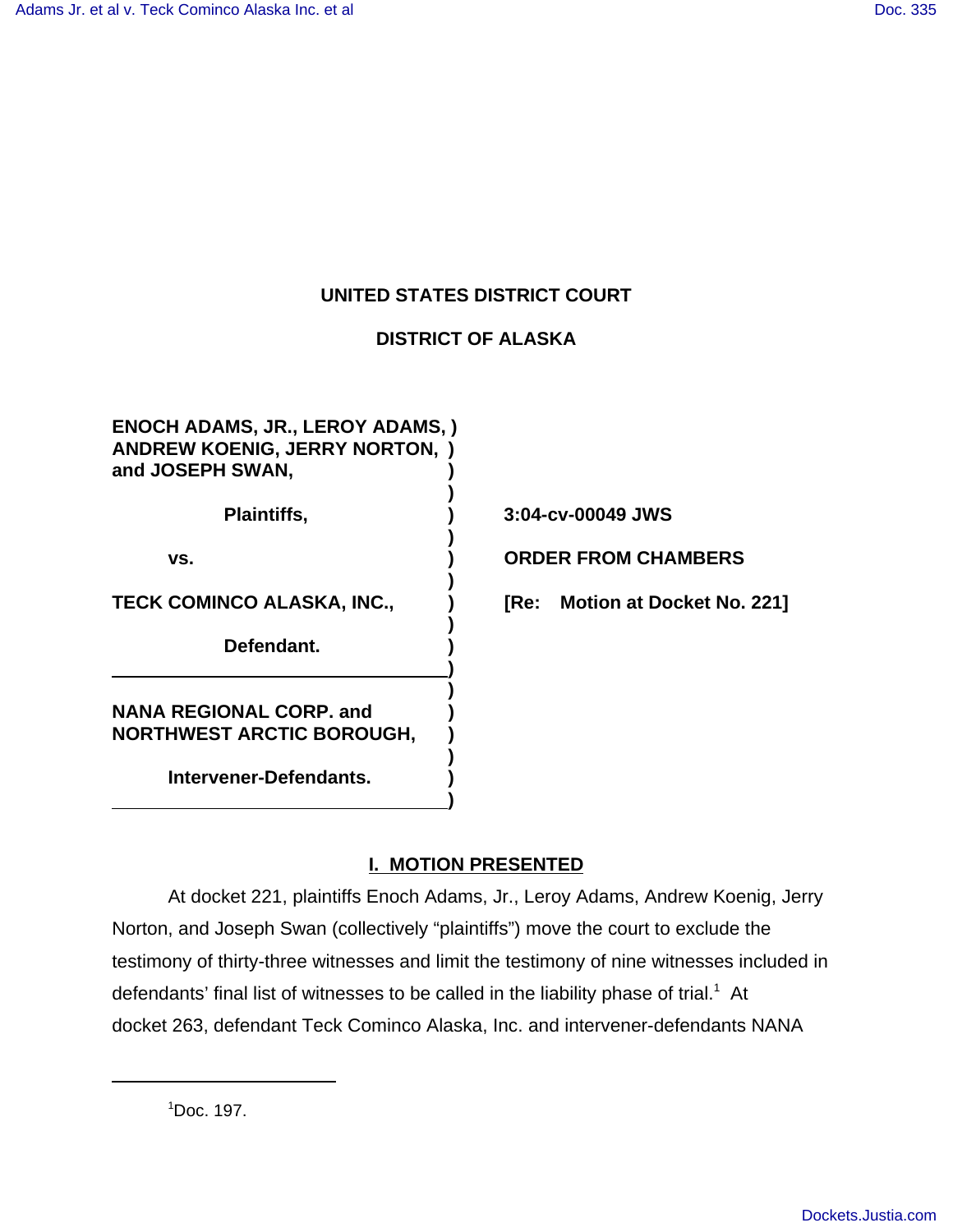Regional Corporation and Northwest Arctic Borough (collectively "defendants") oppose the motion. Plaintiffs reply at docket 282.

#### **II. DISCUSSION**

Plaintiffs' motion is based on the assertion that the proffered testimony of the witnesses at issue is not relevant at the liability phase of trial under Federal Rule of Evidence 402. Rule 402 provides in part that "[e]vidence which is not relevant is not admissible." Rule 401 defines "relevant evidence" as "evidence having any tendency to make the existence of any fact that is of consequence to the determination of the action more probable or less probable than it would be without the evidence." Plaintiffs contend that during the liability phase of the trial, the relevant issues are whether the alleged violations of permit conditions occurred, and if so, whether they are ongoing or capable of repetition. The court agrees.

The court has reviewed the parties' briefs and the descriptions of testimony for each of the witnesses provided in "Teck Cominco Alaska Incorporated's and NANA Regional Corporation's Revised List of Witnesses to Be Called in the Liability Phase of Trial"<sup>2</sup> to determine whether the proffered testimony has "any tendency to make the existence of any fact that is of consequence to the determination of the action more probable or less probable than it would be without the evidence." The court's conclusions follow.

## **Testimony of Roland Booth, Bert Adams, Sr., and Theodore Booth**

Defendants' descriptions of the testimony of Roland Booth, Bert Adams, Sr., and Theodore Booth indicate that these witnesses are expected to testify about their observations on "the availability, location, quantity and quality of subsistence resources over the years near and around Kivalina," and about drinking water around Kivalina.<sup>3</sup> Mr. Booth is also expected to testify about the work of NANA and the Red Dog Mine concerning subsistence resources. Testimony concerning the above issues is not relevant as to whether the alleged violations of permit conditions occurred, and if so,

 $<sup>2</sup>$ Doc. 197.</sup>

 ${}^{3}$ Doc. 197 at p. 2.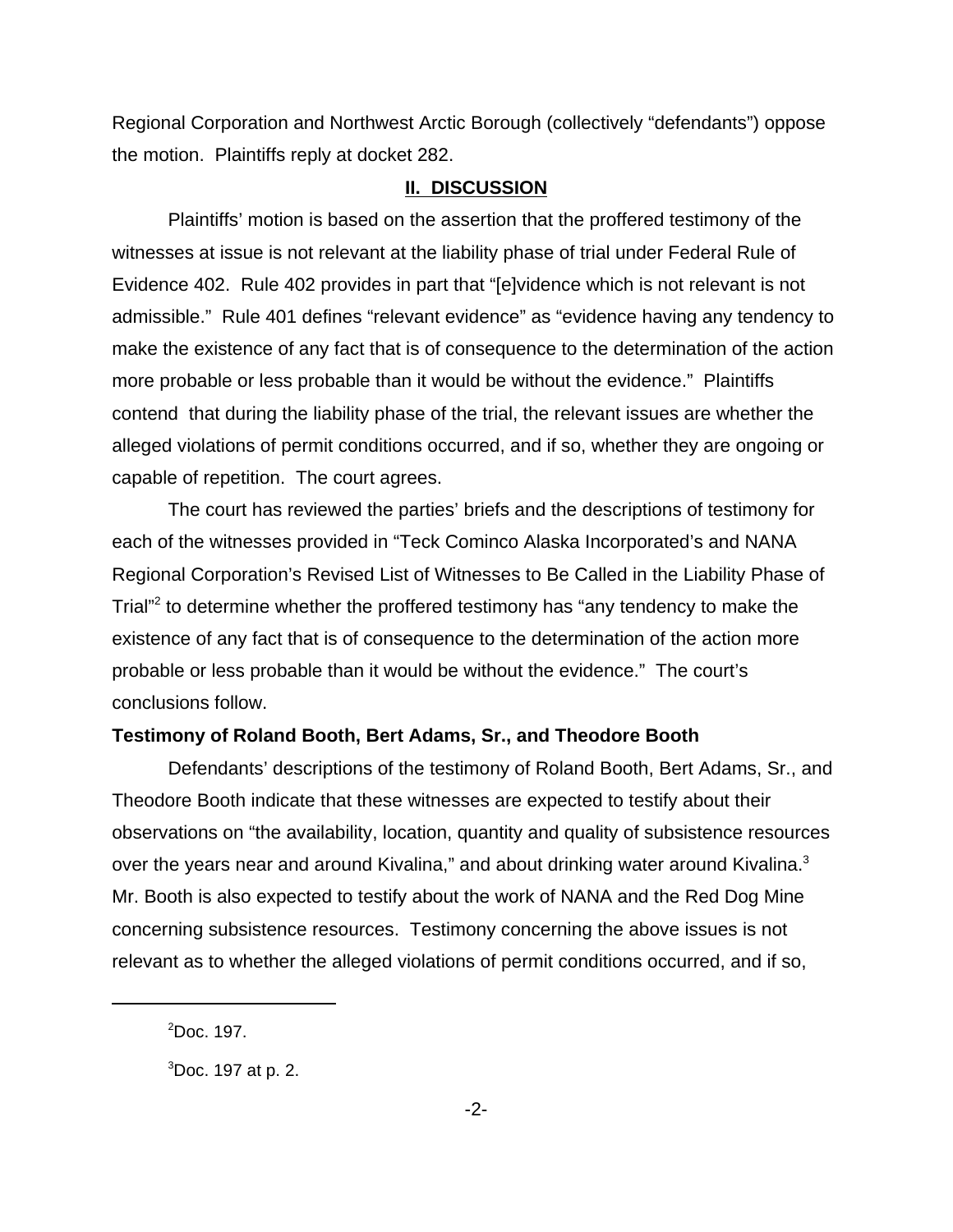whether they are ongoing or capable of repetition. Accordingly, the court will exclude the testimony of the above three witnesses in the liability phase of the trial. The proffered testimony may, however, be relevant as to the penalty phase of trial.

After reviewing "Plaintiffs' Final Witness List,"4 the court *sua sponte* finds that the testimony of plaintiffs' witnesses - Jerry Norton, Joseph Swan, Andrew Koenig, and Enoch Adams, Jr. - concerning their "use and enjoyment of the Wulik River watershed" is not relevant to liability. Therefore, this testimony will be excluded as to the liability phase of trial, although it may well be relevant as to the penalty phase of trial. The testimony of Jerry Norton and Enoch Adams, Jr. as to their knowledge of permit violations based on receiving and reviewing DMRs could be relevant as to liability, but it is almost certainly unnecessarily cumulative of the DMRs themselves. Their testimony about the violations will not be excluded at the liability trial, provided that plaintiffs can establish that it is not merely cumulative of better evidence.

## **Testimony of Joyce Tsuji**

In its order at docket 303, the court previously excluded the testimony of Joyce Tsuji as to "work performed by Exponent for Red Dog Mine." The remainder of Ms. Tsuji's expected testimony as described in the witness list concerns "her report and supplemental report."<sup>5</sup> Evidence in the record indicates that Ms. Tsuji's report and supplemental report concern "human health, water in the Wulik River, Kivalina drinking water, and biota."<sup>6</sup> Testimony on these issues is not relevant to liability. Therefore, Ms. Tsuji's testimony will be excluded in its entirety as to the liability phase of trial, although it may be relevant at the penalty phase.

## **Testimony of Alvin Ott, Ph.D.**

Defendants represent that Dr. Ott will testify about "his work designing, implementing and supervising a bio-assessment program in the waters downstream from Red Dog Mine, the effects of natural mineralization on aquatic life, the lack of

<sup>4</sup> Doc. 200.

<sup>5</sup> Doc. 197 at p. 3.

<sup>6</sup> Declaration of Luke Cole at ¶ 4, doc. 222.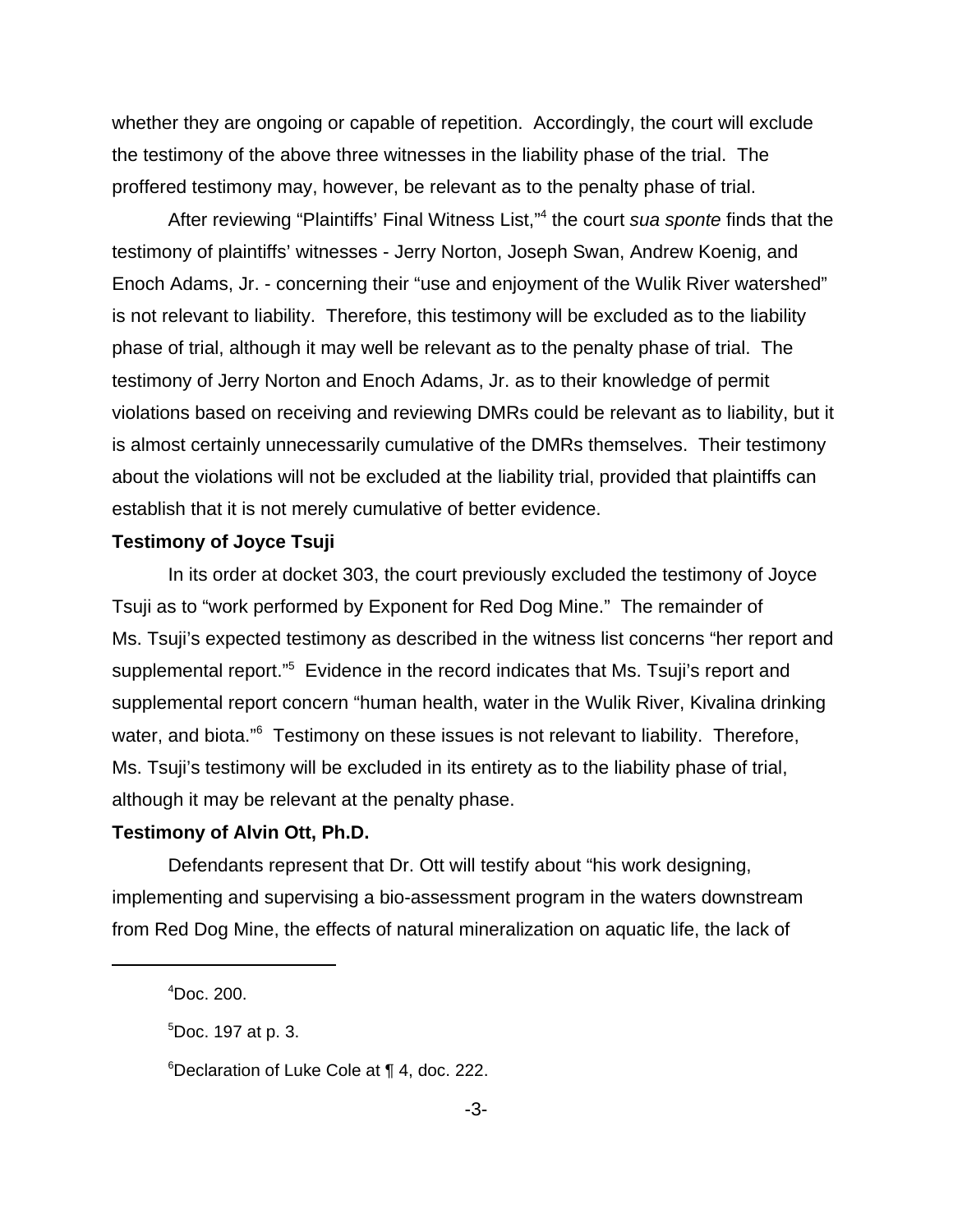significant effects caused by the mine....as well as studies he has authored relative to aquatic life in the DeLong Mountain Region."<sup>7</sup> As described, Dr. Ott's proffered testimony is not relevant to whether the alleged violations of permit conditions occurred, and if so, whether they are ongoing or capable of repetition. Dr. Ott's testimony will be excluded from the liability phase of trial.

#### **Testimony of Nancy Sonafrank and Sharmon Stambaugh**

Nancy Sonafrank and Sharmon Stambaugh are employees with the Alaska Department of Environmental Conservation. Defendants indicate that Ms. Sonafrank is expected to testify as to "water quality standards, including cyanide standards, aquatic life criteria, and the use of the WAD testing method."<sup>8</sup> Ms. Stambaugh is expected to testify as "to the compliance and monitoring of Red Dog Mine wastewater discharges from the perspective of the AK Dept. of Environmental Conservation."<sup>9</sup> Plaintiffs argue that the opinions of state officials on the requirements of a federal permit are not relevant as to liability under the federal Clean Water Act. The court concurs. Moreover, defendants have not offered any arguments as to why the described testimony of these two state officials is relevant. The testimony of Ms. Sonafrank and Ms. Stambaugh will be excluded from the liability phase of trial.

# **Testimony of Chuck Hingsbergen**

Defendants indicate that Mr. Hingsbergen "will testify as to total suspended solids and issues involving the DMTS port."<sup>10</sup> Plaintiffs argue that Mr. Hingsbergen's testimony is not relevant because the court already granted plaintiffs' motion for summary judgment as to the port site TSS violation. Plaintiffs further argue that Mr. Hingsbergen's testimony regarding "issues involving the DMTS port" has no bearing on the strict liability under the statute. The court agrees. Mr. Hingsbergen's testimony

9 *Id.*

 $10Doc.$  197 at p. 5.

<sup>&</sup>lt;sup>7</sup>Doc. 197 at pp. 2-3.

<sup>8</sup> Doc. 197 at p. 6.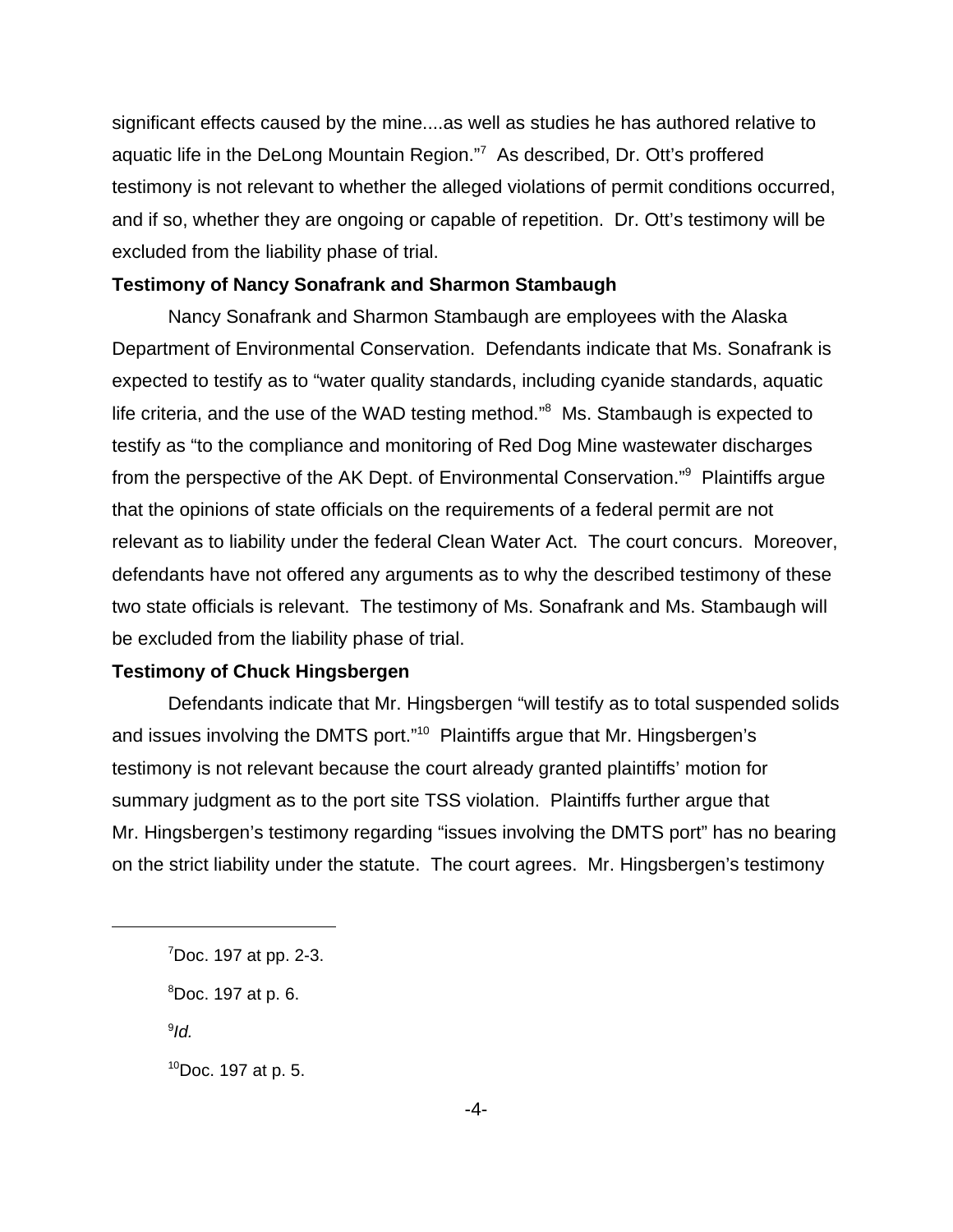will be excluded from the liability phase, although his testimony may be relevant as to the penalty phase.

# **Testimony of John Key and David DeForest**

The court will exclude the testimony of John Key and David DeForest at the liability phase of trial because defendants have conceded that their testimony is not relevant as to liability. $11$ 

## **Testimony of Wayne Hall and Keith Malone**

The court will deny plaintiffs' motion insofar as it seeks to exclude the testimony of Wayne Hall and Keith Malone because plaintiffs withdrew their objections to Hall and Malone's proffered testimony at the liability phase.<sup>12</sup>

## **Testimony of Ed Koon, John Martinisko, and Robert Napier**

In their list of witnesses to be called in the liability phase of trial, defendants indicate that Ed Koon, John Martinisko, and Robert Napier will provide factual testimony as to alleged violations. Based on the brief descriptions provided, it appears that the testimony of these three witnesses may be relevant as to whether alleged violations of the permit conditions occurred. Accordingly, the court will deny plaintiffs' motion to exclude portions of the testimony of the above three witnesses in the liability phase of trial. Plaintiffs are free, of course, to object at trial to the testimony of these witnesses on the grounds of relevance.

# **Testimony of Sue Barkey, Stan Capps, James Dryden, Steven Eide, Kent Patton, Mike Prieve, and David Pillard**

The seven witnesses listed above are all lab employees. Plaintiffs argue that their testimony should be excluded "on the grounds that testimony by lab staff is simply not relevant under the caselaw in the Ninth Circuit, given the strict liability nature of the Clean Water Act and the prohibition on impeaching one's own DMRs." Defendants further argue that lab reports which have already been admitted as exhibits "are the

 $11$ Doc. 263 at p. 3.

 $12$ Doc. 282 at p. 1.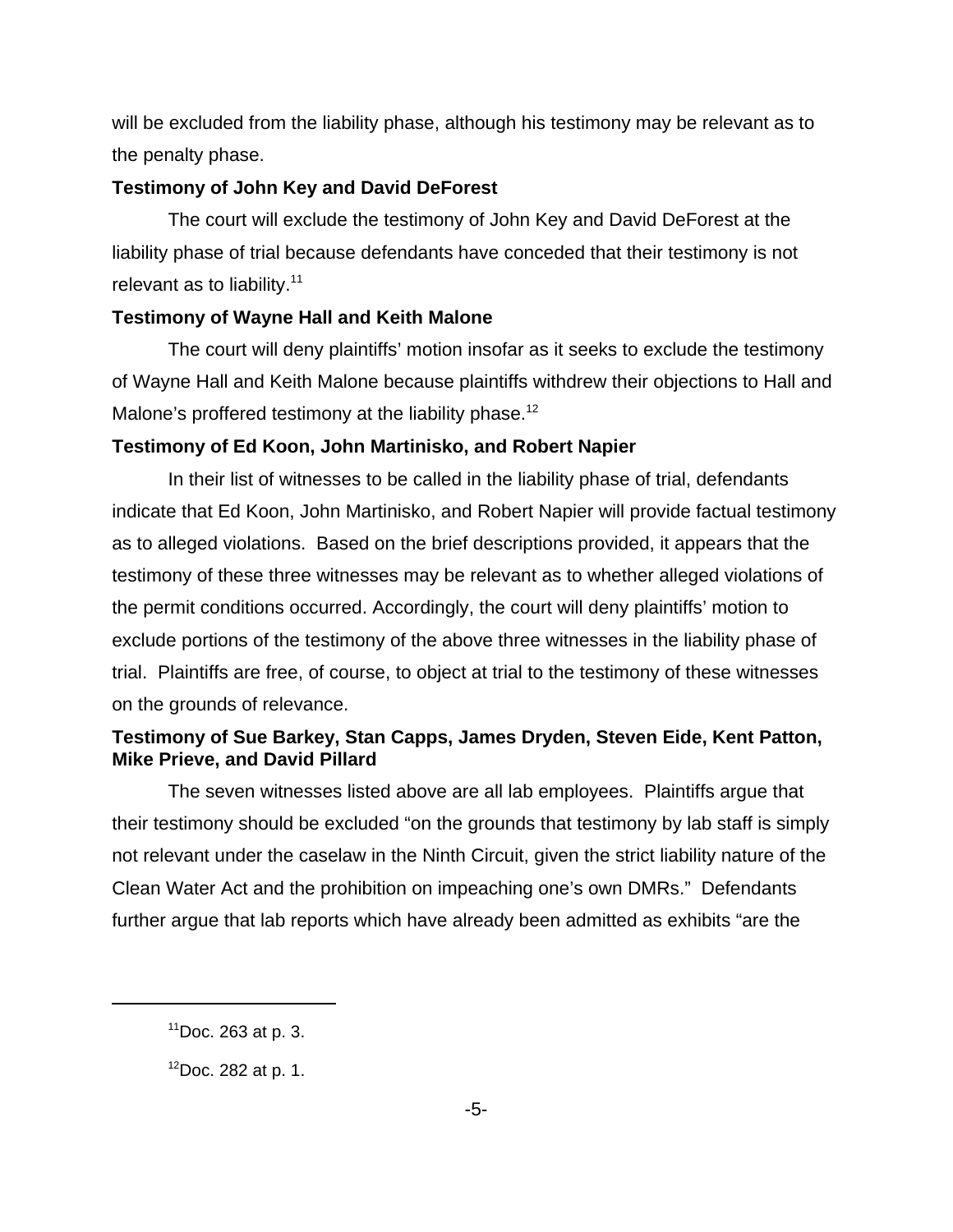best evidence as to their contents."<sup>13</sup> While the court agrees that testimony offered by defendants' witnesses seeking to impeach defendants' DMRs is not appropriate under the case law and is irrelevant as to liability, the testimony of the seven lab employees named above may have some relevance as to whether the violations are ongoing or capable of repetition. Accordingly, the court will not exclude the testimony of the above seven witnesses. Plaintiffs may, of course, object at trial to the testimony of these witnesses on the grounds of relevance.

#### **Testimony of Eva Chun and Keith Cohon**

Eva Chun and Keith Cohon are both EPA employees. Defendants indicate that Ms. Chun and Mr. Cohon will testify as to the actions they took "in relation to the regulation of Red Dog Mine's water discharge and management," the compliance orders by consent issued to the mine, and regulatory standards for the Mine's water discharge.14 Based on the descriptions of their anticipated testimony and on the fact that Ms. Chun and Mr. Cohon are EPA officials who enforced the permits at issue, the court finds their testimony is relevant as to whether violations occurred. In addition, it also appears that their testimony may have some relevance as to whether permit violations are ongoing.15 Accordingly, the testimony of Eva Chun and Keith Cohon will not be excluded as to the liability phase of trial.

## **Portions of Testimony of Eight Witnesses**

Plaintiffs also seek to exclude portions of the proffered testimony of Mark Thompson, Kevin Brix, Mike Botz, Jeffrey Clark, Gary Coulter, Anna Echter, Gretchen Mitchell, and James Kulas. In moving to exclude only portions of the proffered testimony of the above witnesses, plaintiffs concede that at least some of their testimony is relevant to issues of liability. Having reviewed the descriptions of their testimony, the court concurs. However, at this point in the proceedings and based on the limited descriptions of testimony provided, the court cannot accurately determine

 $13$ Doc. 282 at p. 9.

<sup>14</sup>Doc. 197 at pp. 3-4.

<sup>15</sup>Doc. 263, exh. 1 at p. 4.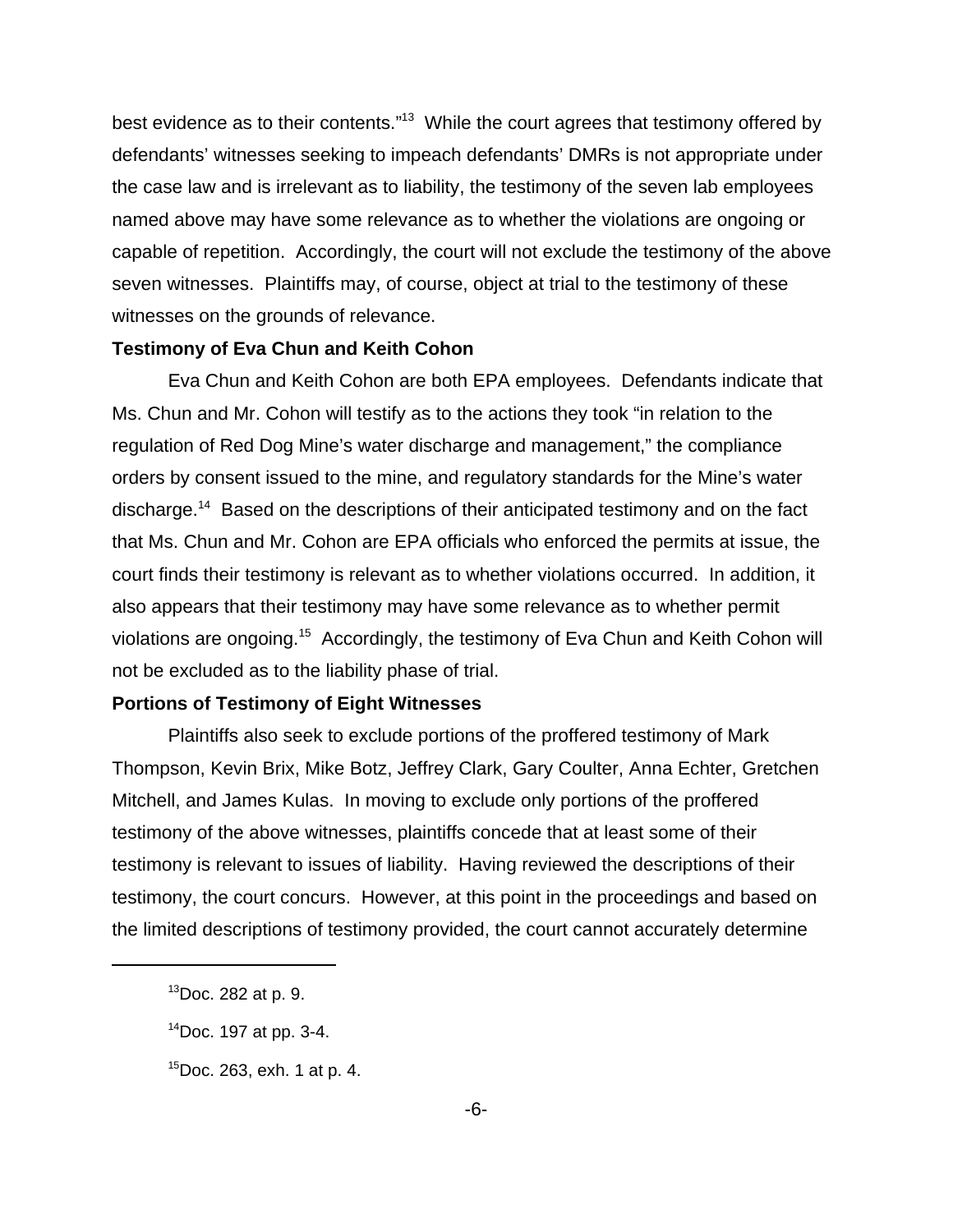which portions of their testimony are not relevant, if any. Accordingly, the court will deny plaintiffs' motion to exclude portions of the testimony of the above eight witnesses in the liability phase of trial. Plaintiffs are free, of course, to object at trial to the testimony of these witnesses on the grounds of relevance.

Finally, the court will deny as moot plaintiff's motion to exclude the testimony of Richard Brown, Peter Chapman, Greg Horner, Kevin Lackey, Jackie Lundberg, Mike Schierman, Mike Stanoway, William Stubblefield, Jason Weakley, and Kathleen Willman. In its order at docket 303, the court excluded the testimony of the above ten witnesses in its entirety at the liability phase.

## **III. Conclusion**

For the reasons set out above, plaintiffs' motion to exclude at docket 221 is **GRANTED IN PART** and **DENIED IN PART** as follows:

- The motion is **GRANTED** as to Roland Booth, Bert Adams, Sr., Theodore Booth, Alvin Ott, Ph.D., Joyce Tsuji, David DeForest, Chuck Hingsbergen, John Key, Nancy Sonafrank, and Sharmon Stambaugh, and the testimony of the above named witnesses shall be **EXCLUDED** from the liability phase of trial.
- The motion is **DENIED** as to Mark Thompson, Kevin Brix, Sue Barkey, Mike Botz, Stan Capps, Evan Chun, Jeffrey Clark, Keith Cohon, Gary Coulter, James Dryden, Anna Echter, Gretchen Mitchell, Steven Eide, Wayne Hall, Ed Koon, Keith Malone, John Martinisko, Robert Napier, Kent Patton, David Pillard, Ph.D., Mike Prieve, and James Kulas, and their testimony shall not be excluded in the liability phase of trial. Plaintiffs may, of course, object to particular testimony at the time of trial on the grounds of relevance.
- The motion is **DENIED AS MOOT** as to Richard Brown, Peter Chapman, Greg Horner, Kevin Lackey, Jackie Lundberg, Mike Schierman, Mike Stanoway, William Stubblefield, Jason Weakley, and Kathleen Willman because the court previously excluded their testimony at the liability phase by order at docket 303.

**IT IS FURTHER ORDERED** that the testimony of plaintiffs' witnesses Jerry Norton, Joseph Swan, Andrew Koenig, and Enoch Adams, Jr. concerning their "use and enjoyment of the Wulik River watershed" shall be **EXCLUDED** as to the liability phase of